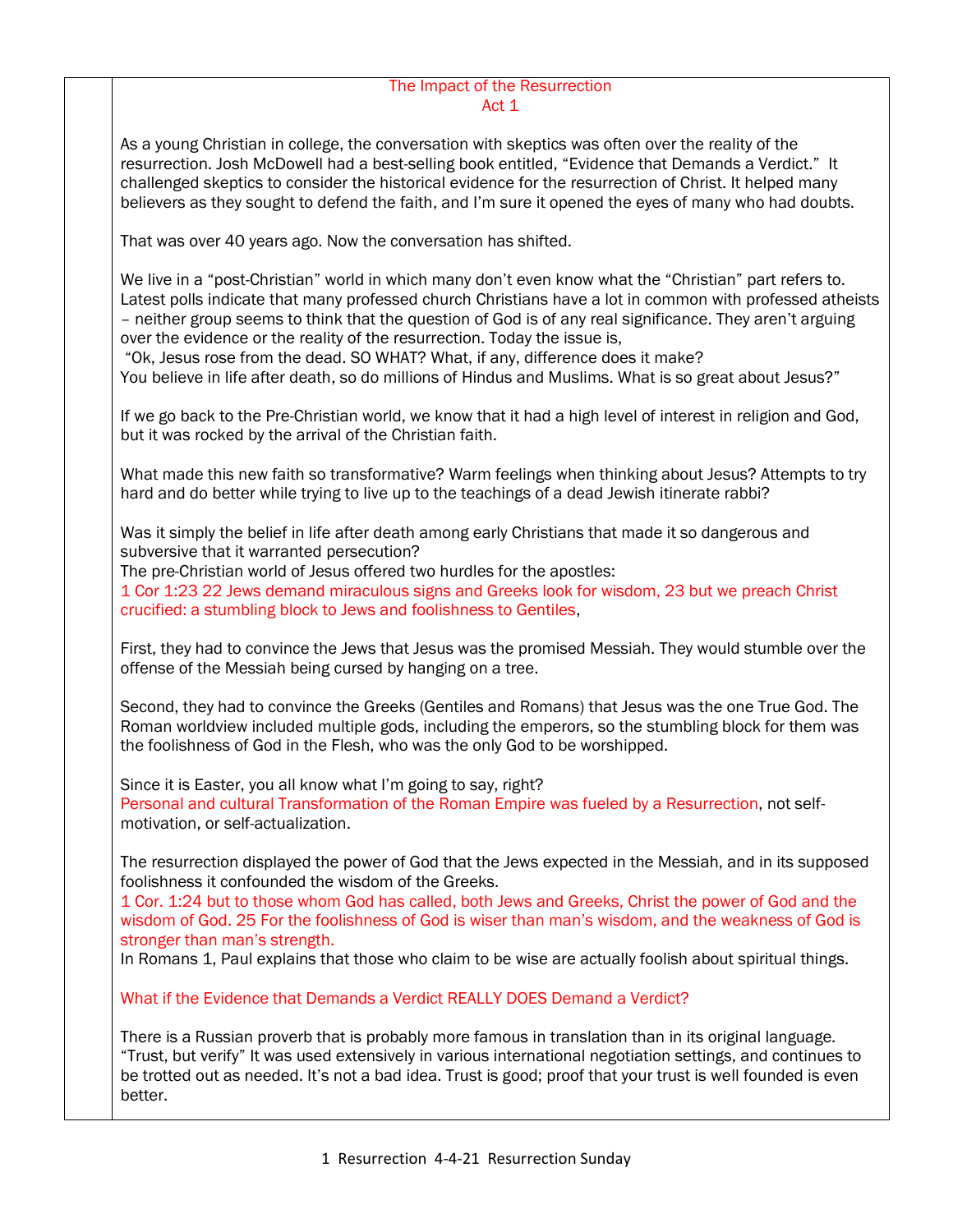Where does that apply in the life of a people of faith? Some people equate faith with the phrase from Miracle on 34th Street: "Faith is believing in something when common sense tells you not to" or, as Mark Twain is reputed to have said, "Faith is believing in what you know ain't true." Mark Twain had a way with words, but that definition doesn't "hold water."

I've never met a person of Christian faith who has said, "I know it's not true, but so what? It can't hurt." That is the language of superstition, not Biblical faith.

There is nothing to be gained in clinging to myths and lies. Our culture has enough misinformation and fake news as it is. When life gets off track, gritty, and even tragic, what we want and need is stability grounded in real truth, even if it pushes us out of our comfort zone.

The proclamation of the resurrection of Jesus pushed the Jews and the Greeks out of their comfort zones. It did the same for the apostles. Even though Jesus had told them what was to happen, they weren't ready.

LUKE 9: Then Jesus said to them, "But who do you say that I am?" And Peter answered, "The Christ of God."

21 And Jesus strictly charged and commanded them to tell this to no one, 22 saying, "The Son of Man must suffer many things and be rejected by the elders and chief priests and scribes, and be killed, and on the third day be raised."

But on that Sunday morning after the death of their leader some of the women went to the tomb and were surprised because it was empty. The apostles were also surprised when they heard the news.

Note something in Matthew Chapter 28:2. It does indeed say that an angel came and rolled back the stone, but to our surprise, it does NOT say that "then Jesus walked out of the tomb"! The angel informs the women who have come to visit the tomb that "he is not here" v.6. and, in fact, is already on his way to Galilee ahead of them v.7.

In Walker County terms, Elvis had already left the building! Jesus did not have to wait for the angel to move the stone to let him out…he was a real, physical being but one who could pass through grave clothes without disturbing them, as well as through locked doors. He would not have needed angelic help to get out of the tomb.

Why, then, roll away the stone at all? Without an open visibly empty tomb, the resurrection was not verifiable. People who claimed to have seen the resurrected Jesus could have been hallucinating. After all, the body was still in the tomb, wasn't it? Even knowing what Jesus had predicted, on that morning, nobody expected to see NO BODY.

We can see that the stone needed to be rolled away NOT to let Jesus out, but to let the disciples and US in! Trust, but verify. The resurrection needed to be verified by eyewitnesses, who could testify to the empty tomb and empty grave clothes. The stone was rolled away so that we might have Evidence that Demands a Verdict.

Ours is a faith founded on an event that took place in space, time, and history, and it began with an angel politely opening the tomb so that we could look into the empty space and see that he was no longer there.

2000 years later, we need to be reminded of the true truth of the resurrection. It does matter. As we face a culture that is less and less inclined to care, we find ourselves in a situation that is more and more similar to the early Christians.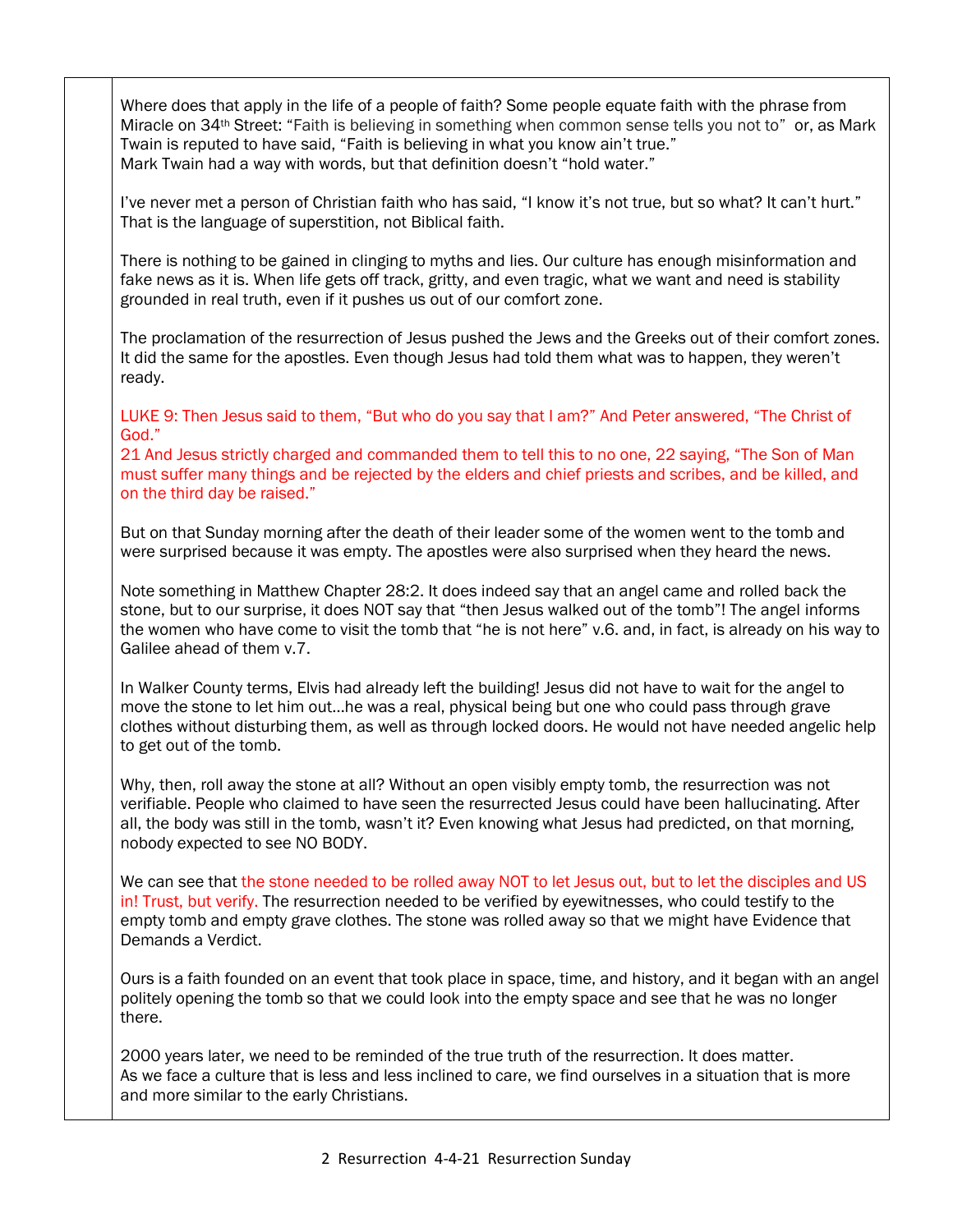| What was the key to their transformed lives that shook the Roman Empire? THE RESURRECTION OF<br>Christ.                                                                                                                                                                                                                                                                                                                                                                                                                                                                                                           |
|-------------------------------------------------------------------------------------------------------------------------------------------------------------------------------------------------------------------------------------------------------------------------------------------------------------------------------------------------------------------------------------------------------------------------------------------------------------------------------------------------------------------------------------------------------------------------------------------------------------------|
| If we look through the Book of Acts we see how the early church was deeply rooted in the reality and the<br>proclamation of the Risen Christ.<br>Acts 13                                                                                                                                                                                                                                                                                                                                                                                                                                                          |
| 1 The first account I composed, Theophilus, about all that Jesus began to do and teach, 2 until the day<br>when He was taken up to heaven, after He had by the Holy Spirit given orders to the apostles whom He<br>had chosen. 3 To these He also presented Himself alive after His suffering, by many convincing proofs,<br>appearing to them over a period of forty days and speaking of the things concerning the kingdom of God.                                                                                                                                                                              |
| There is a key word in this text, "proofs". How often do you hear that in relation to religion? Christianity is<br>found upon convincing proofs. That is why the disciples were transformed from fearful to fearless. The<br>apostles and early followers were willing to die for their faith. They'd seen too much that they could not<br>deny. Their faith was not blind hope in something they knew was not true. It was not a fuzzy feeling as<br>they remembered Jesus.                                                                                                                                      |
| In the first sermon after the departure of Christ, Peter cites the OT witness to the resurrectionActs 2<br>29"Brethren, I may confidently say to you regarding the patriarch David that he both died and was buried,<br>and his tomb is with us to this day. 30 And so, because he was a prophet and knew that God had sworn<br>to him with an oath to seat one of his descendants on his throne, 31 he looked ahead and spoke of the<br>resurrection of the Christ, that He was neither abandoned to Hades, nor did His flesh suffer decay. 32<br>This Jesus God raised up again, to which we are all witnesses. |
| In Acts 3, Peter and John were going to the temple and a lame beggar asked for money. They healed him<br>in the name of Jesus instead. As the man held on to them a crowd gathered and Peter began to preach<br>(again):                                                                                                                                                                                                                                                                                                                                                                                          |
| Acts 3:14 But you disowned the Holy and Righteous One and asked for a murderer to be granted to you,<br>15 but put to death the Prince of life, the one whom God raised from the dead, a fact to which we are<br>witnesses.                                                                                                                                                                                                                                                                                                                                                                                       |
| Again, the focus is on the resurrection of Christ and their role as witnesses. A witness is one who called to<br>speak forth the truth. While we haven't seen Jesus in the same way, if we know Him by faith, we too are<br>called to bear witness to His saving life, death, and resurrection.                                                                                                                                                                                                                                                                                                                   |
| Acts 4 tells us of how the resurrection was the basis of the healing power of Peter and John and it was a<br>key reason why they were arrested by the temple guard- they were preaching about Jesus and his<br>resurrection from the dead. They were jailed, questioned, threatened, and warned to no longer speak to<br>anyone regarding Jesus.                                                                                                                                                                                                                                                                  |
| 4:19 But Peter and John answered and said to them, "Whether it is right in the sight of God to give heed<br>to you rather than to God, you be the judge; 20 for we cannot stop speaking about what we have seen<br>and heard."                                                                                                                                                                                                                                                                                                                                                                                    |
| We could go on to talk about Stephen in Acts 6-7 or Saul in Acts 9 who spoke of seeing or encountering<br>the Risen Christ through visions. Saul who persecuted the church had an encounter with the risen Christ<br>and became known as Paul. He became the leading voice of the church and of the resurrection. The<br>testimony of the resurrection continues from the followers of Jesus throughout the book of Acts.                                                                                                                                                                                         |
| In Acts 25-26 Paul has been arrested and turned over to the civil authorities who were a bit bewildered<br>by "the charges of some points of disagreement about their own religion and some dead man, Jesus,<br>whom Paul asserted to be alive."                                                                                                                                                                                                                                                                                                                                                                  |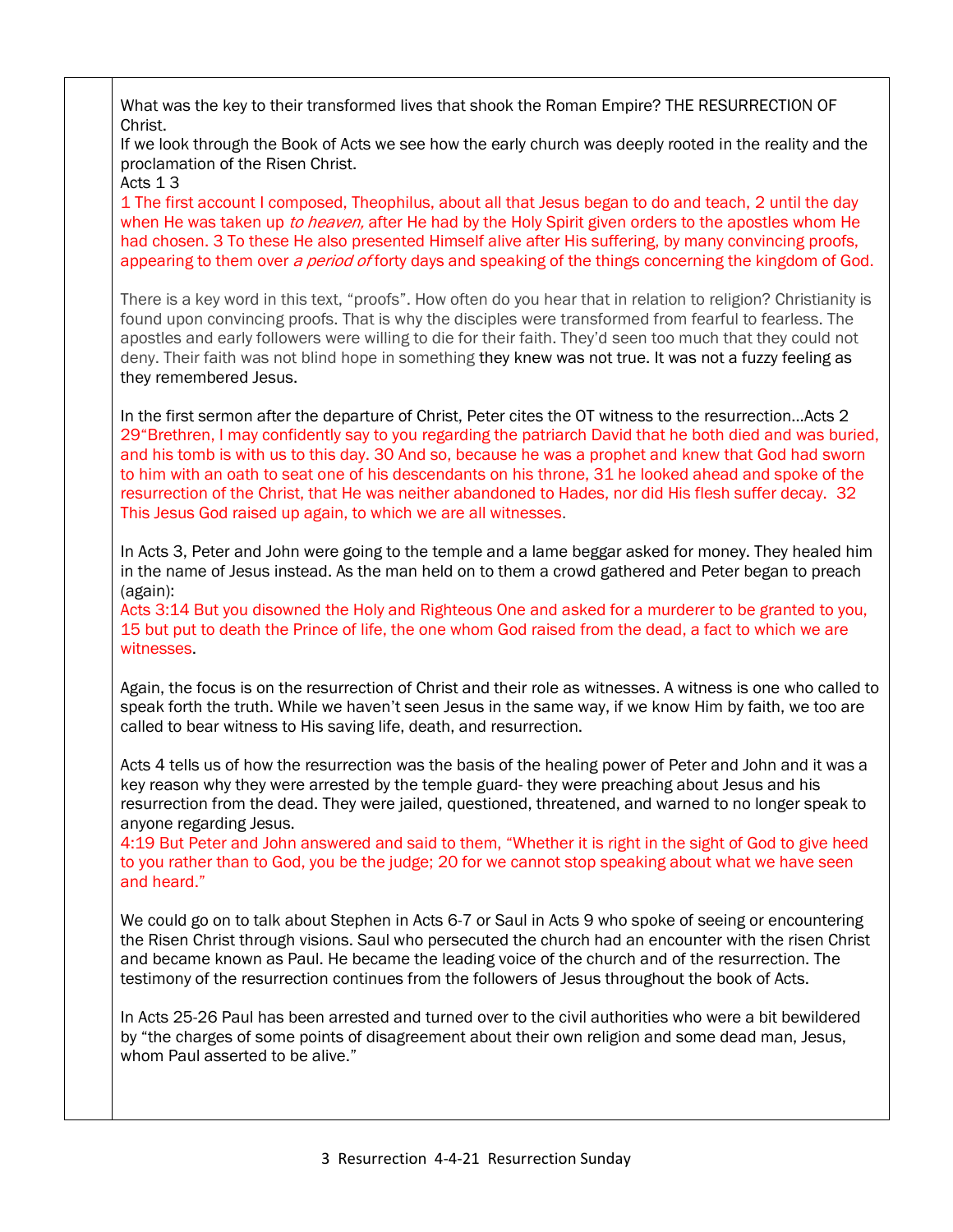| After telling his story of persecuting the church, then meeting Christ, Paul explains that repentance is for     |
|------------------------------------------------------------------------------------------------------------------|
| the Gentiles as well as the Jews. It was all based on the OT promises regarding the Messiah, or the Christ.      |
| 26:22ff                                                                                                          |
| I stand to this day testifying both to small and great, stating nothing but what the Prophets and Moses          |
|                                                                                                                  |
| said was going to take place; 23 that the Christ was to suffer, and that by reason of His resurrection from      |
| the dead He would be the first to proclaim light both to the Jewish people and to the Gentiles."                 |
|                                                                                                                  |
| The disciples weren't motivated by warm fuzzy feelings of nostalgia in remembering what Jesus said or            |
| did. They were captivated and commissioned by the Risen Lord. They wanted to proclaim light in a world           |
| of darkness. They proclaimed Good News of Christ and the kingdom of God. With the good news was a                |
|                                                                                                                  |
| call to repent, which didn't always go over to well. People don't like to admit that they are wrong. WE          |
| don't like to admit it. The flip-side of faith in Christ is repentance, not just of the "sin" we were doing, but |
| of being our own arbiter of truth, of being our own God.                                                         |
| At the core of what we call unbelief isn't unbelief at all. It is a competing belief, a belief in self.          |
|                                                                                                                  |
| The resurrection of Christ shows that there is one greater than us who is worthy of our trust and worship.       |
| The Christ followers acknowledged their need for a savior, not just another good example to follow. In           |
|                                                                                                                  |
| walking with Christ they'd seen too much, they knew too much to deny.                                            |
|                                                                                                                  |
| The lives of the early disciples were transformed because they saw Jesus die and come back to life again.        |
| ANDREW PETERSON - I've Seen Too Much -                                                                           |
| And I've seen too much, too much to deny                                                                         |
| I've seen too much, too many points of light                                                                     |
| I know too much, I saw the scars and touched His skin                                                            |
| That's how it was, and I cannot hold it in                                                                       |
|                                                                                                                  |
|                                                                                                                  |
| I've seen so much that cannot be explained                                                                       |
| And I realize it's a mystery of faith                                                                            |
| But my friend was dead and He walked out of the grave                                                            |
| And I knew the world would never be the same                                                                     |
| I saw too much, when I looked into the eye                                                                       |
| Of the One I love and the One who loves me                                                                       |
| And there was nowhere left to hide                                                                               |
|                                                                                                                  |
| If you are a believer here today, it's because there were faithful followers 2000 years ago who had seen         |
| too much to deny. They had seen the King who invaded this world to announce and inaugurate His                   |
|                                                                                                                  |
| kingdom. We call it Good News, the Gospel. But it is also a threat because His kingdom will threaten our         |
| own kingdom.                                                                                                     |
| -When Herod heard about this infant kingdom he arranged a massacre of innocent babies to get rid of r.           |
| -When the Jewish leaders heard about this kingdom that was based on grace for Jew and Gentile, they              |
| plotted to kill Jesus.                                                                                           |
| -When the Roman leaders heard the false charges against Jesus they went along with the plot and took             |
| Jesus to be crucified.                                                                                           |
|                                                                                                                  |
|                                                                                                                  |
| The true believers heard and went forth into all the world, at the risk of their own lives. They were seen as    |
| a threat because they proclaimed another king, Jesus.                                                            |
| Because Jesus is a king with another kingdom, the resurrection relativizes our patriotism as believers, no       |
| matter what country we call home. It won't last, and its values may easily conflict with the values of the       |
| kingdom of God.                                                                                                  |
|                                                                                                                  |
| If this world lasts for another 2000, 200, or 20 years, will there be those who will look back and say,          |
|                                                                                                                  |
| "We're in church today because of the faithful obedience of Highlands Church?" I HOPE SO.                        |
| That is at the top of the list of Jesus' priorities for us today.                                                |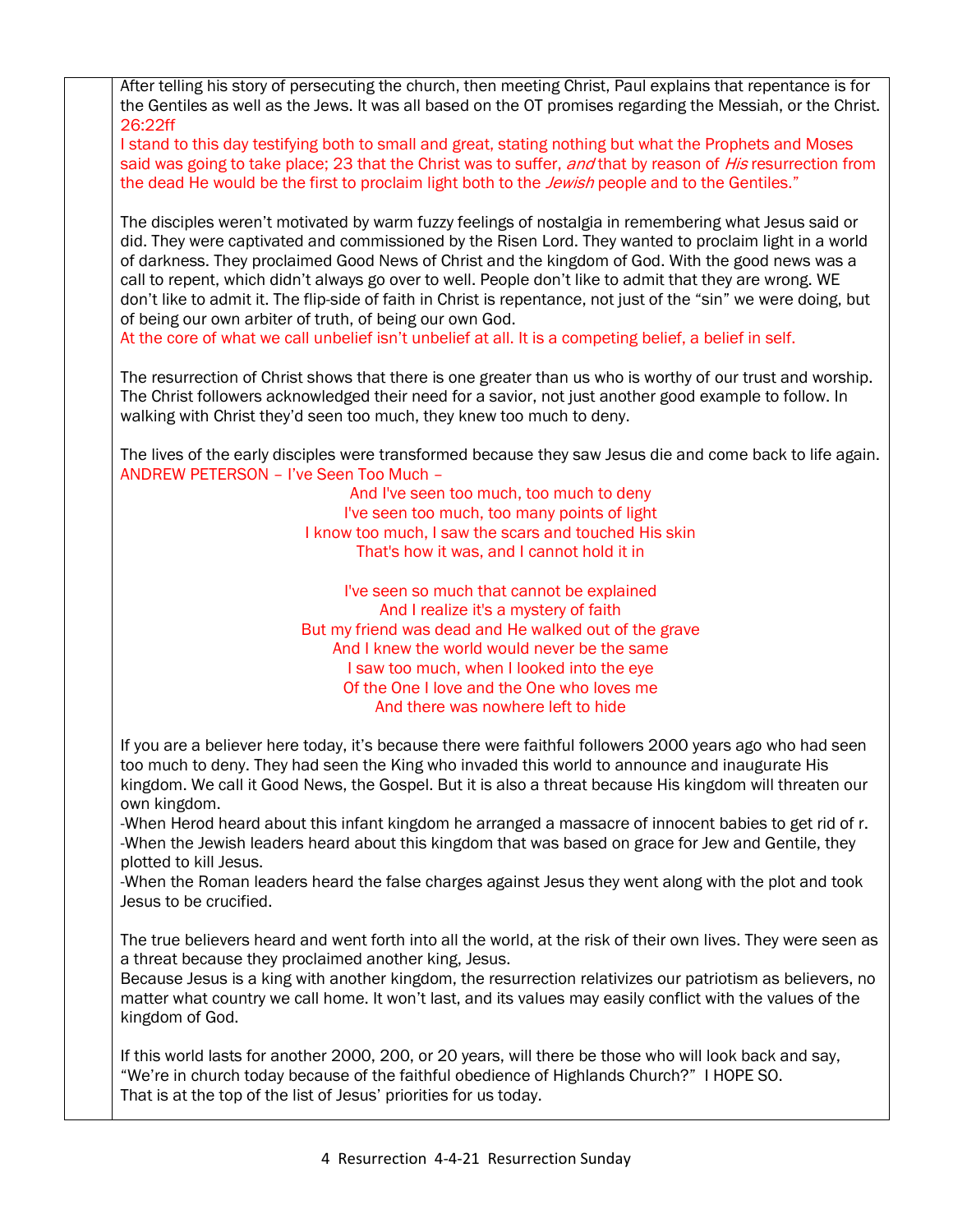HOW SHOULD WE THEN LIVE?

Jesus didn't just rise from the dead for show. He rose and came back to give his disciples their primary mission, what is known as the Great Commission –

Matthew 28:18-20 "All authority has been given to Me in heaven and on earth. 19 Go therefore and make disciples of all the nations, baptizing them in the name of the Father and the Son and the Holy Spirit, 20 teaching them to observe all that I commanded you; and lo, I am with you always, even to the end of the age."

This command, given by the resurrected Christ became the focus of the early believers. It is to be our focus today as well.

If you know Christ, then you've seen too much to deny; so go tell it.

We all know that we often need a passport to legally travel from one country to another.

There is talk of a vaccine passport in certain states or certain areas of business.

One day those issues will come to an end for us, either by our death, the total breakdown of society or the return of Christ.

Ultimately, the one passport that is needed is a Resurrection Passport, which is stamped on the hearts of those who trust Christ alone for eternal life.

Have you trusted Him?

- The ABC's of a Trust Transfer –
- •
- A Admit that you can't save yourself and that you need grace That means there is GOOD NEWS FOR YOU
- B- Believe that Jesus is the only Wisdom and Savior who can forgive your sin and heal your heart
- C- confess to God that you want to trust Jesus as your savior and Lord.